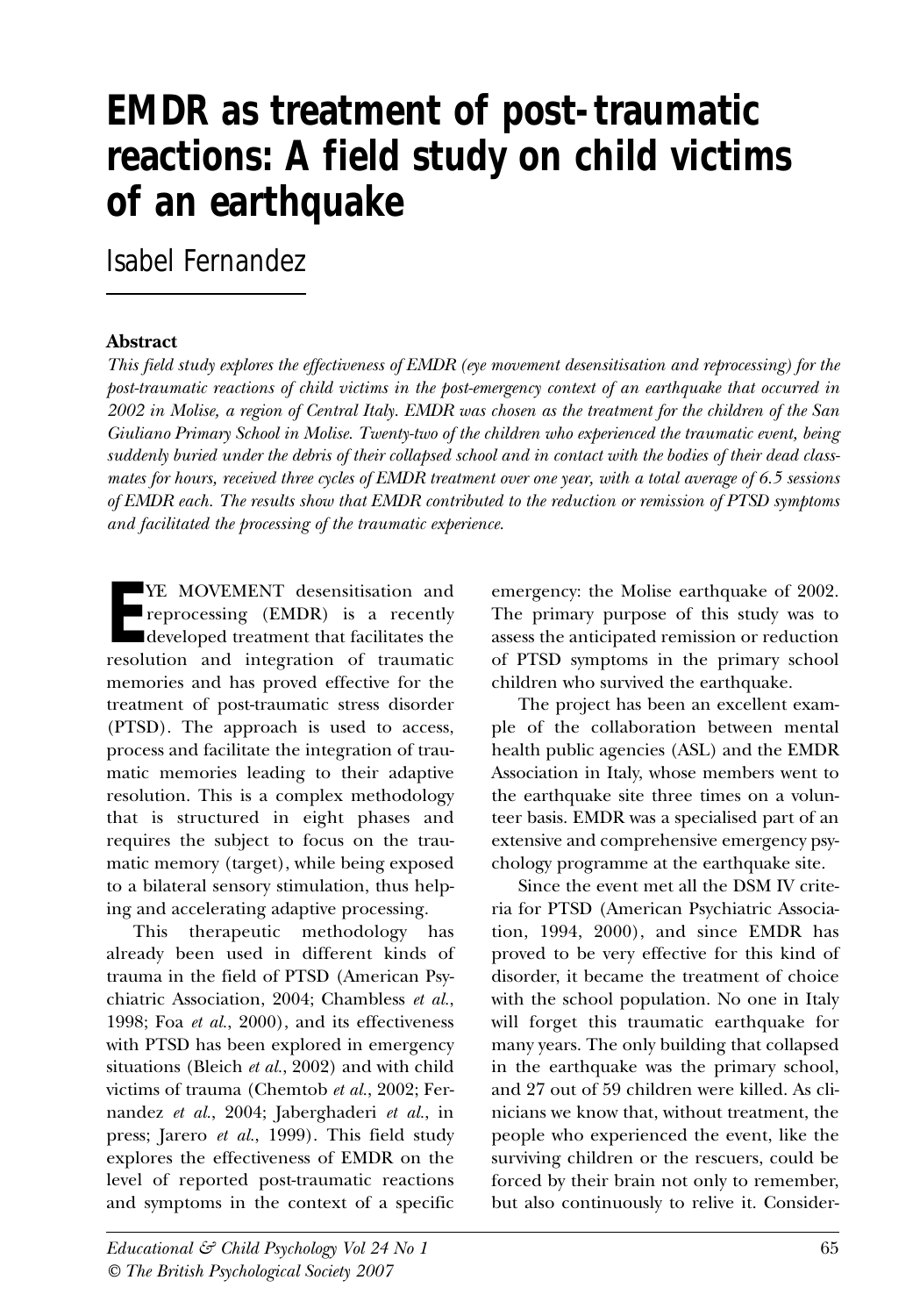ing the developmental age of the children, without a focused and effective treatment their personality could develop around the traumatic event and adapt to it, increasing the risk of developing psychological disorders later in life. Single or chronic trauma can have a serious impact on psychological functioning even years after the event. Morgan *et al.* (2003) noted that in one disaster where many children were killed in their school (Aberfan) it was estimated that, 33 years later, some 29 per cent of the survivors still suffered from PTSD.

For this reason it was essential to intervene in the aftermath of this disaster, providing psychological support and appropriate treatment. Among the methodologies used with the entire population were educational groups, active listening, defusing, debriefing and EMDR.

## **Method**

#### *Participants*

As noted, the event met all the criteria for PTSD. The children were exposed to a direct and extreme situation which caused the death of their friends and classmates and where their own lives were threatened (the survivors were convinced that they would not be rescued from the rubble). The post-traumatic reactions were not only linked to the stress of having almost died, but also to grief for the death of their classmates, cousins and siblings and to the exposure to their dead bodies under the rubble (from 1 to 10 hours). Furthermore, it is important to consider that many of these small victims also lost their homes, their daily life routine and, above all, their friends. All of these factors accumulated and increased the probability of developing PTSD. As indicated in the NICE guidelines (National Institute for Clinical Excellence, 2005), individuals at high risk of developing PTSD after a major disaster should be screened for PTSD one month after the disaster. During the earthquake the school was destroyed and all the six-year-old children died. Altogether, 32 children survived and 27 died. Of the children who survived 29 were treated with EMDR. Of these, three dropped out and four did not participate in the full treatment programme. For this reason the data analysis and the conclusions of this study refer to the remaining 22 children who participated in the full programme. The age range of the children treated was between 7 and 11 years.

#### *Procedure*

EMDR was agreed upon and supported by the Italian National Health Service, the authorities and the school personnel, as well as by the parents of the children treated. The school faculty was cooperative and supportive during treatment. These people were also provided with psychological support through active listening, group debriefings, group meetings about children's reactions to stress, information sessions on how to manage the classes on a day-to-day basis and information on EMDR treatment.

Educational meetings with parents were an essential part of the intervention programme, addressing stress reactions and advising on how to manage their traumatised children in order to provide a more effective support aimed at reducing and normalising their reactions. The support and information given to the parents were useful tools to help and to reassure their children. A questionnaire on symptoms was administered and full information about the intervention with children and about EMDR was given in order to obtain informed consent. Questionnaires focusing on post-traumatic stress reactions of the children were administered to help them identify the children's conditions and enhance cooperation during the whole process.

Parents were allowed to attend their children's EMDR sessions in order to support and help them understand the processing experience. This facilitated posttreatment support, shared and discussed by the clinicians after each treatment cycle. Parents' involvement and cooperation were so strong that it led them to ask for support for their other children and for themselves.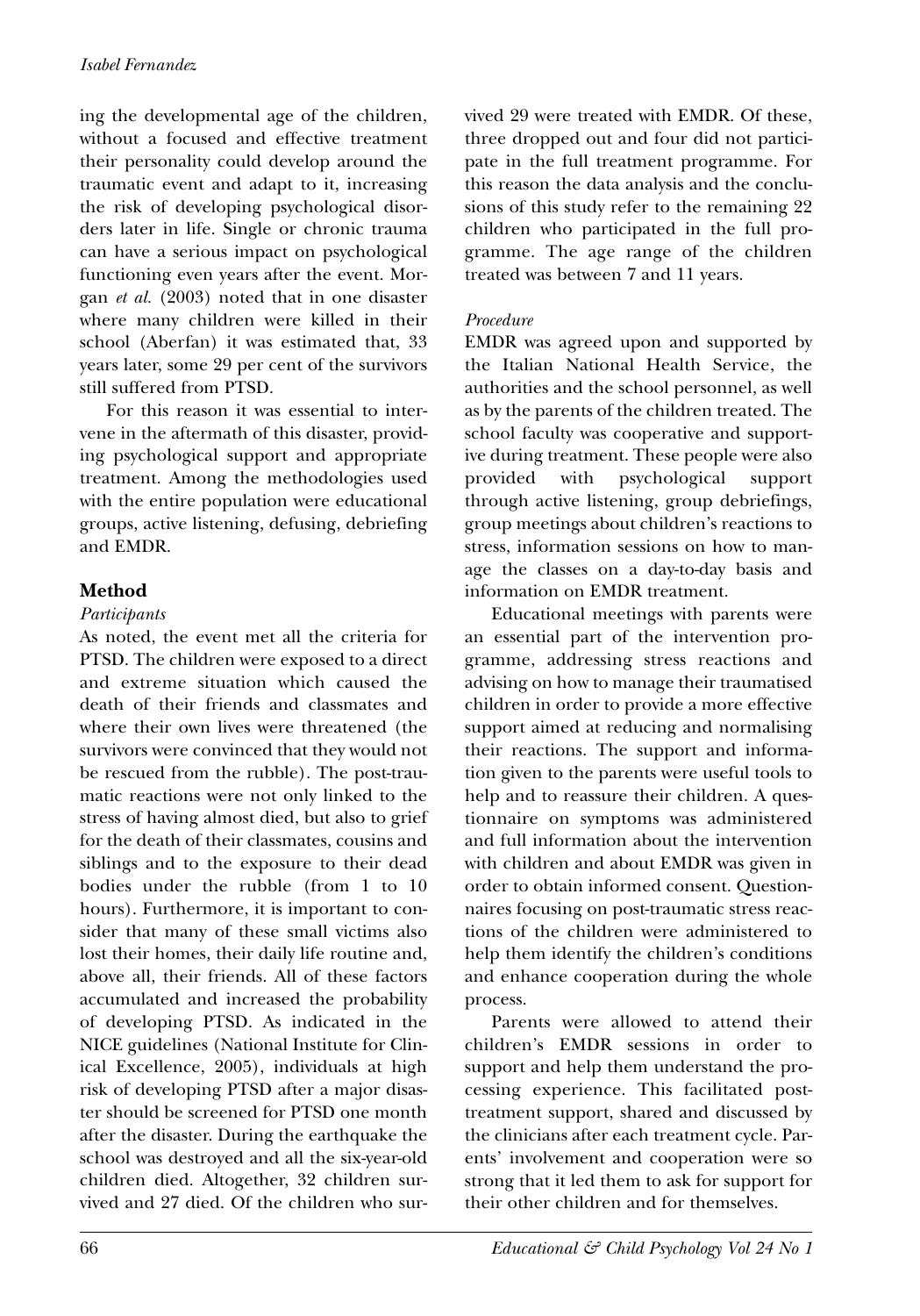The three cycles of treatment took place one month, three months and a year after the event, with a total average of 6.5 EMDR sessions per child. The earthquake occurred on 31 October 2002, and the first EMDR treatment cycle was administered in the first week of December, the second in February and the third and last one in November 2003.

The EMDR treatment was conducted according to the standard protocol presented by Shapiro (2001) and Greenwald (1998). Targets for EMDR treatment were the most disturbing part of the event, the present triggers provoking anxiety and the future situations generating anticipatory anxiety. All eight phases of the EMDR treatment protocol were carefully followed: history-taking, preparation (relaxation with a 'safe place' exercise, explanation and description of the method, target identification) and assessment preceded EMDR processing sessions, which were followed by desensitisation, installation, body scan, closure and re-evaluation (see Grandison in this issue for a brief account of these phases). Children's individual sessions lasted from 30 to 90 minutes, depending on the developmental level and response of each child. The questionnaire was administered a week before and a week after each EMDR treatment cycle. From these findings five measures were obtained:

- l1 December 2002 (pre-treatment assessment);
- 28 January 2003 (post treatment and pretreatment assessment of February cycle);
- 10 February 2003 (post-treatment assessment);
- 20 November 2003 (pre-treatment assessment);
- 1 December 2003 (post-treatment assessment).

Some common memories addressed with many children and used as the first target memory for EMDR processing, were the following:

● when I was found under the rubble with my veins open, risking bleeding to death;

- the image of four dead children around me;
- darkness, and my mother's anger at my being late;
- in the afternoons I am alone, because all my friends are dead;
- the moment when the walls fell and the floor moved;
- when my parents told me that my friend was dead;
- a bleeding hand hanging over my face.

#### *Assessment tools*

The assessment tools were administered to the children five times by independent assessors, that is, the psychologists of the local public health unit. Clinicians belonged to the national EMDR Association and went to the earthquake site from other cities (Milan and Rome). Diagnosis and assessment were therefore conducted by independent assessors and not by those conducting the clinical intervention. The effectiveness of the three treatment cycles and the trend of PTSD symptoms following EMDR were assessed using the results of a directly administered questionnaire prepared by the National Institute of Health to study the symptoms of the three clusters of PTSD in children. The questionnaire consisted of a list of typical PTSD symptoms. It included items on intrusiveness, avoidance and hyper-arousal in order to identify the number of symptoms for each cluster and make a DSM-IV TR PTSD diagnosis. This was supported by the use of the SCID-1, Clinical Version (First *et al.*, 1997).

The NICE guidelines state that effective treatment of PTSD can only take place if the disorder is recognised, and that identification of PTSD in children causes specific problems, but improves if children are asked directly about their experiences. Our experience was that children were able to describe their experience and present reactions clearly and in a matter-of-fact way to their therapists. Also, when asked about the most disturbing part of the event, they were able to identify the targets for EMDR treatment as shown above in the procedure section.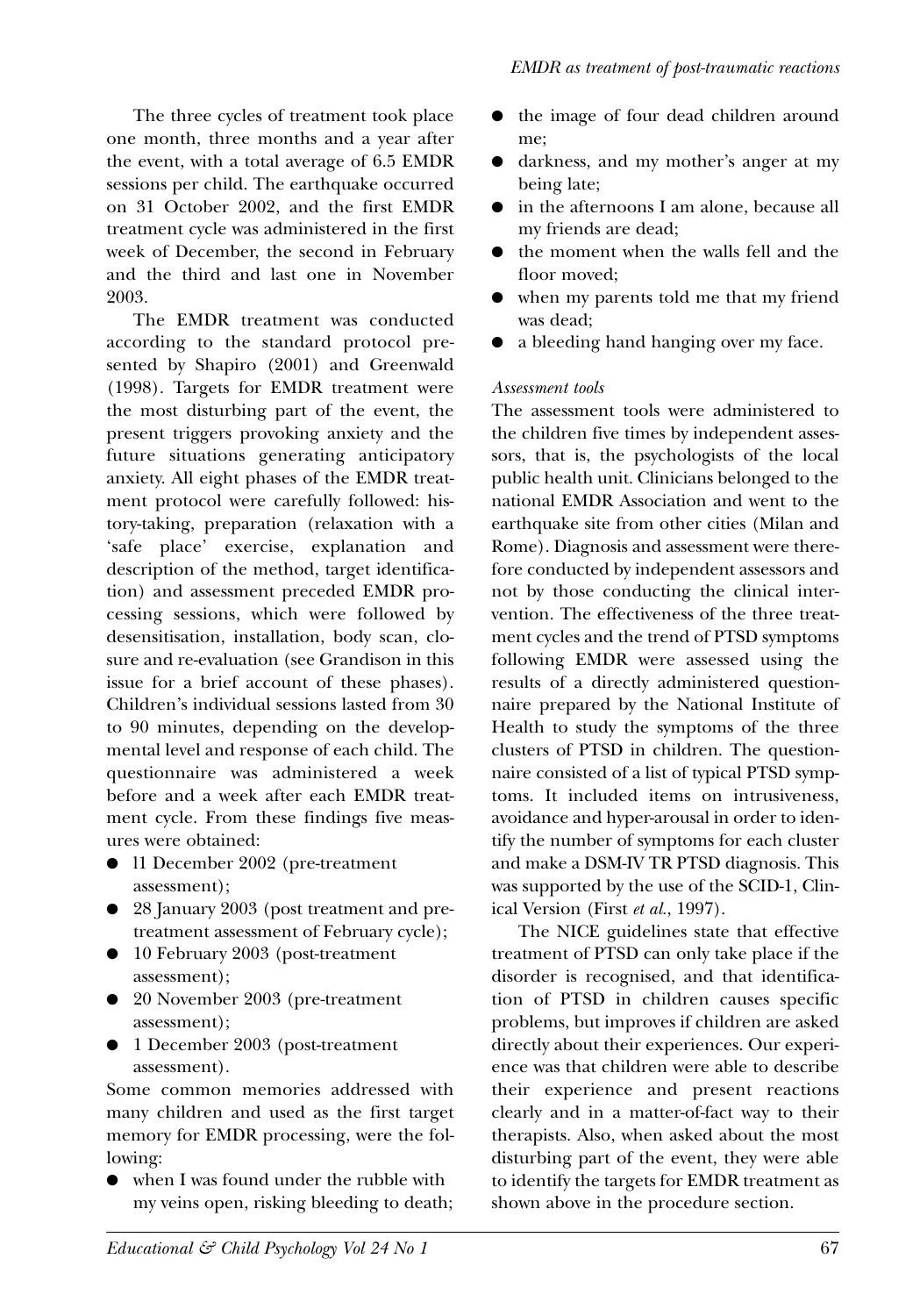### **Results**

The data recorded for the five measures were analysed using the Wilcoxon matched pairs signed ranks test. Table 1 shows the results for each of the three clusters of PTSD symptomatology as well as a combined result for all three clusters together, based on a comparison of the first measure (December 2002) and the last measure (December 2003). Figures 1–3 show the measurements across each of the five time points.

These results point to a significant decrease over the treatment period in overall PTSD symptomatology. When the three clusters are taken together the difference is

| Cluster            | Statistical significance<br>(Wilcoxon test) |
|--------------------|---------------------------------------------|
| Avoidance          | $= 0.015$                                   |
| Intrusive-<br>ness | $= 0.011$                                   |
| Arousal            | $= 0.015$                                   |
| Sum of<br>clusters | $= 0.003$                                   |

**Table 1:** Clusters of symptomatology of PTSD. Comparison December 2002–December 2003

significant beyond the 0.01 level. In addition, each of the three clusters analysed separately, while falling marginally short of this level, is significant beyond the 0.05 level.

The meaning of these results in practical terms can be illustrated by considering the proportion of the sample that met DSM-IV criteria for PTSD before and after EMDR treatment (Figure 4). While the numbers remained at a similar level during the acute period following the trauma, with no reduction apparent in the early stages at January 2003, the numbers thereafter reduced steadily, from an initial figure of 61 per cent to a final figure of 9 per cent.

#### **Discussion**

This study presents the outcomes for 22 children in relation to PTSD one year after a major trauma, following treatment using EMDR. The percentage of subjects who developed PTSD a month after the event was very high. However, the trauma of which these children had been victims was extreme in its severity, and in disasters at this level comparably high rates of PTSD have been reported in the literature (see Galea *et al.*, 2005, for a review). The remaining children who did not develop PTSD within three months of the event did not develop it at all.

Three months after the event, as indicated in the January 2003 report, there had been no decrease in the number of children identified as having PTSD. This is an indication of the fact that the reactions to stress did not decrease naturally. According to DSM-IV it is expected that within three months of the traumatic event 50 per cent of the population should present a spontaneous remission of the symptoms of PTSD. In contrast with this projection, the expected improvements did not take place within this timescale. Other factors could be important here – for example, the death of another child two months after the earthquake, the decrease in volunteers and media attention and the return to daily life for the first time in the month of January. This is consistent with the PTSD literature, which points to the possibility of symptoms fluctuating, with a worsening following new stressful life events or memories of the original trauma (Rubin, 2003).

Over the course of treatment there was a significant decrease in all measures of PTSD symptomatology, and by the end of one year only three of the treated children still met PTSD diagnostic criteria. These results point to the effectiveness of EMDR as a therapeutic intervention for these primary school children following a major critical incident.

The interpretation of the data must take account of a number of limitations in this field study. The most important of these are the lack of a control group and the small sample size. These were factors that it would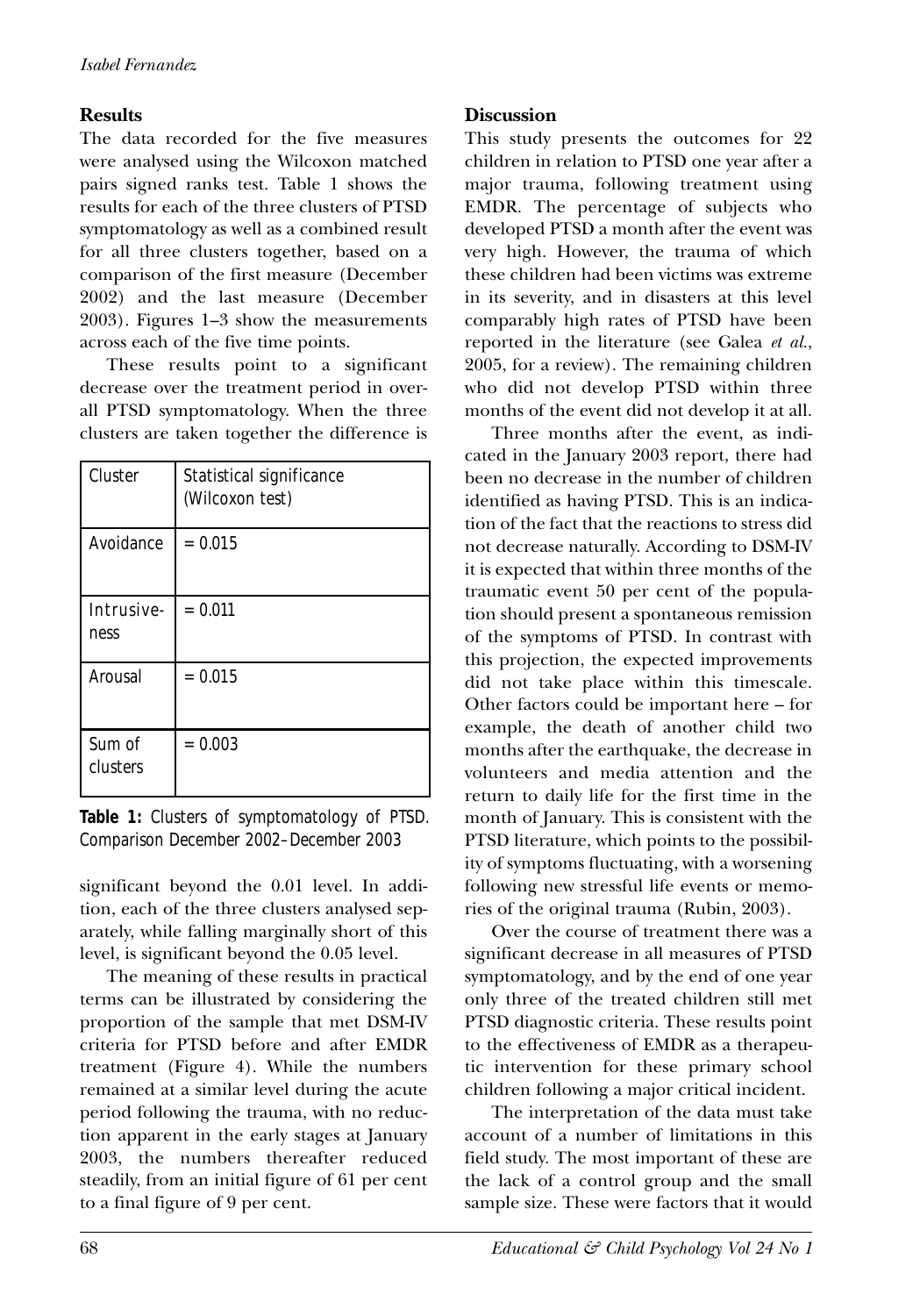

# **AVOIDANCE**

**Figure 1:** Trend of avoidance symptomatology December 2002–December 2003

have been impossible to change as the sample was determined by the circumstances of an emergency situation, and all of the affected children required treatment on an equitable basis. However, this limitation that prevented the research from meeting experimental parameters points at the same time to one of the strong points of the study, since it arises from a real-life crisis requiring an immediate and practical solution.

At the same time the lack of a control group raises the question of whether the measurable improvements reported might have been the result of spontaneous remission. That is, after a trauma of such severity, followed by a number of ongoing stressful events, recovery from PTSD might have shown a delay during the first few months, but with spontaneous recovery becoming apparent after that period, from February 2003 onwards. While the literature on the natural course of PTSD following disasters is limited, it nevertheless contains a number of pointers to support the view that in this study the reduction in PTSD demonstrated the results of treatment. It has been noted above that in the 33-year follow-up by Morgan and her colleagues (2003) of the survivors of the Aberfan disaster in Wales the level of PTSD was still very high. Aberfan had a number of similarities to the disaster reported here. In October 1966 thousands of tons of colliery waste slid down a mountainside and buried a primary school, killing 116 children, half of the school population. In the study by Chemtob *et al.* (2002), a randomised control trial of EMDR with children traumatised following exposure to a hurricane, symptoms were still present three and a half years after the disaster.

Perkonigg *et al.* (2005) conducted a longitudinal study of the natural course of PTSD in 125 adolescents and young adults and noted that, on follow up 34–50 months later, 48 per cent of the sample had shown no significant remission of symptoms. They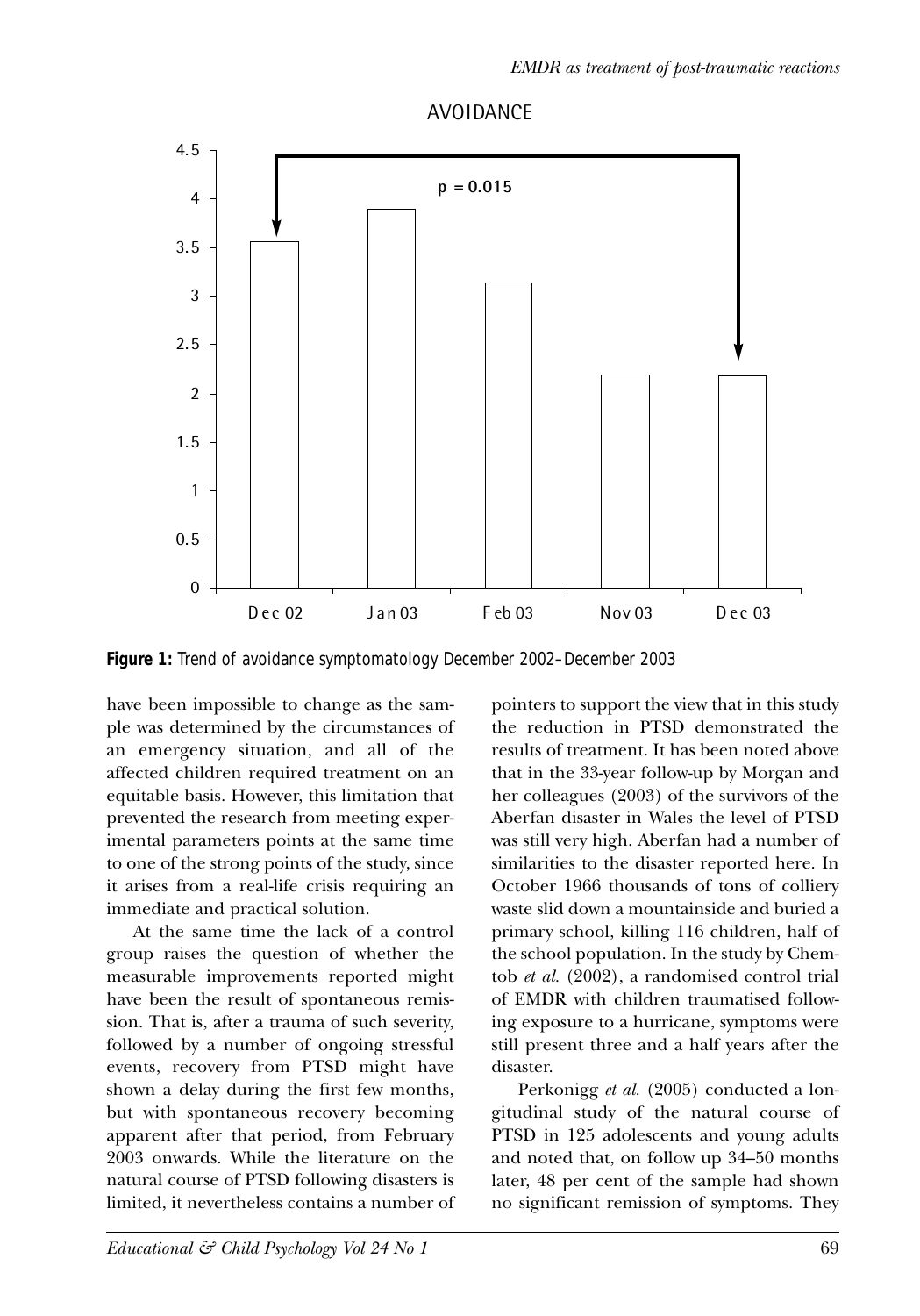

Figure 2: Trend of intrusiveness symptomatology December 2002–December 2003

concluded that PTSD is often a persistent and chronic disorder. After the Armenian earthquake of 1988, 95 per cent of children from a severely exposed city and 26 per cent of children from a mildly exposed city had severe levels of PTSD 1.5 years after the incident (Goenjian *et al.*, 1995). In a random sample of adults studied after the 1989 earthquake in Newcastle, Australia, the prevalence of PTSD had only decreased by about 50 per cent in the first two years after the event (Carr *et al.*, 1997). It is therefore reasonable to propose in the present study that a reduction from over 60 per cent of children meeting PTSD criteria to less than 10 per cent pointed to treatment effects rather than spontaneous remission.

It is important to remember that children and parents as well as the community involved in this disaster shared all posttraumatic reactions, mourning processes, loss of homes, sense of guilt and conflicts arising in the community. It is well known that the anxieties of adults are perceived and absorbed by children and can become an obstacle in the resolution of psychological disorders. Many children said they were affected most of all by their parents' behaviour and display of emotions. Not only did EMDR treatment enable the resolution of the experience in an adaptive manner, but it also allowed the children to talk about their individual experiences, the most disturbing ones and the situations that became problematic after and because of the earthquake. After such a dramatic experience it is essential to be able to talk in a safe environment (provided by the therapist's presence) and express irrational ideas, images, physical sensations and emotions with words. The EMDR treatment focused also on helping the children experience the mourning processes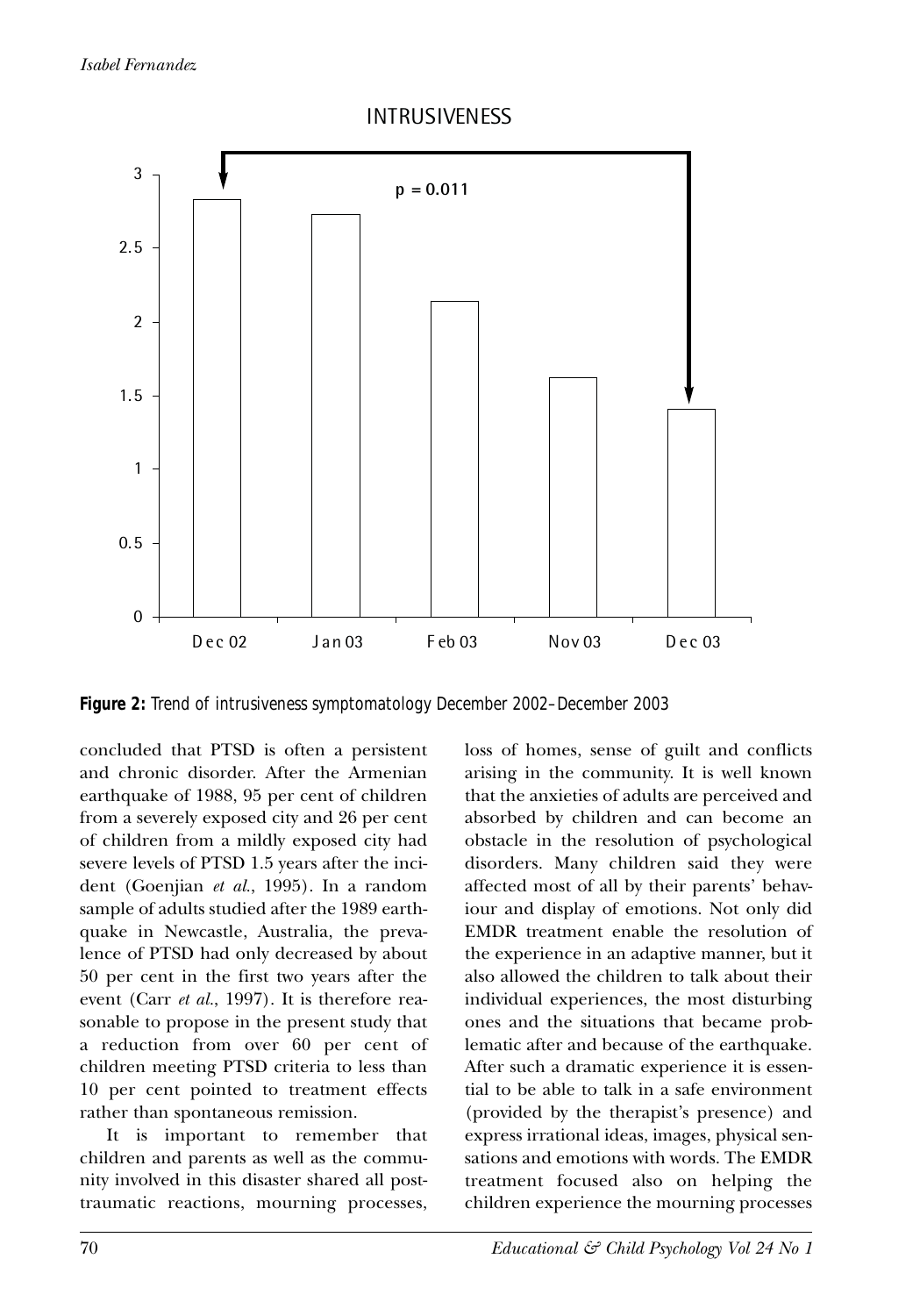

**AROUSAL** 

**Figure 3:** Trend of arousal symptomatology December 2002–December 2003

in a natural way, strengthening their resources, reducing stress reactions and normalising their behaviours.

#### **Conclusions**

This study has clear implications for the work of educational psychologists. As professionals who have constant contact with children and with schools they occupy a key position for providing support in these settings after critical incidents. There have been very many accounts throughout the world of natural and other disasters affecting children, leading to significant levels of post-traumatic stress disorder. EMDR provides educational psychologists with an evidence-based therapy that can be used effectively in reducing these symptoms following critical incidents.



**Figure 4:** Proportion of sample meeting PTSD criteria